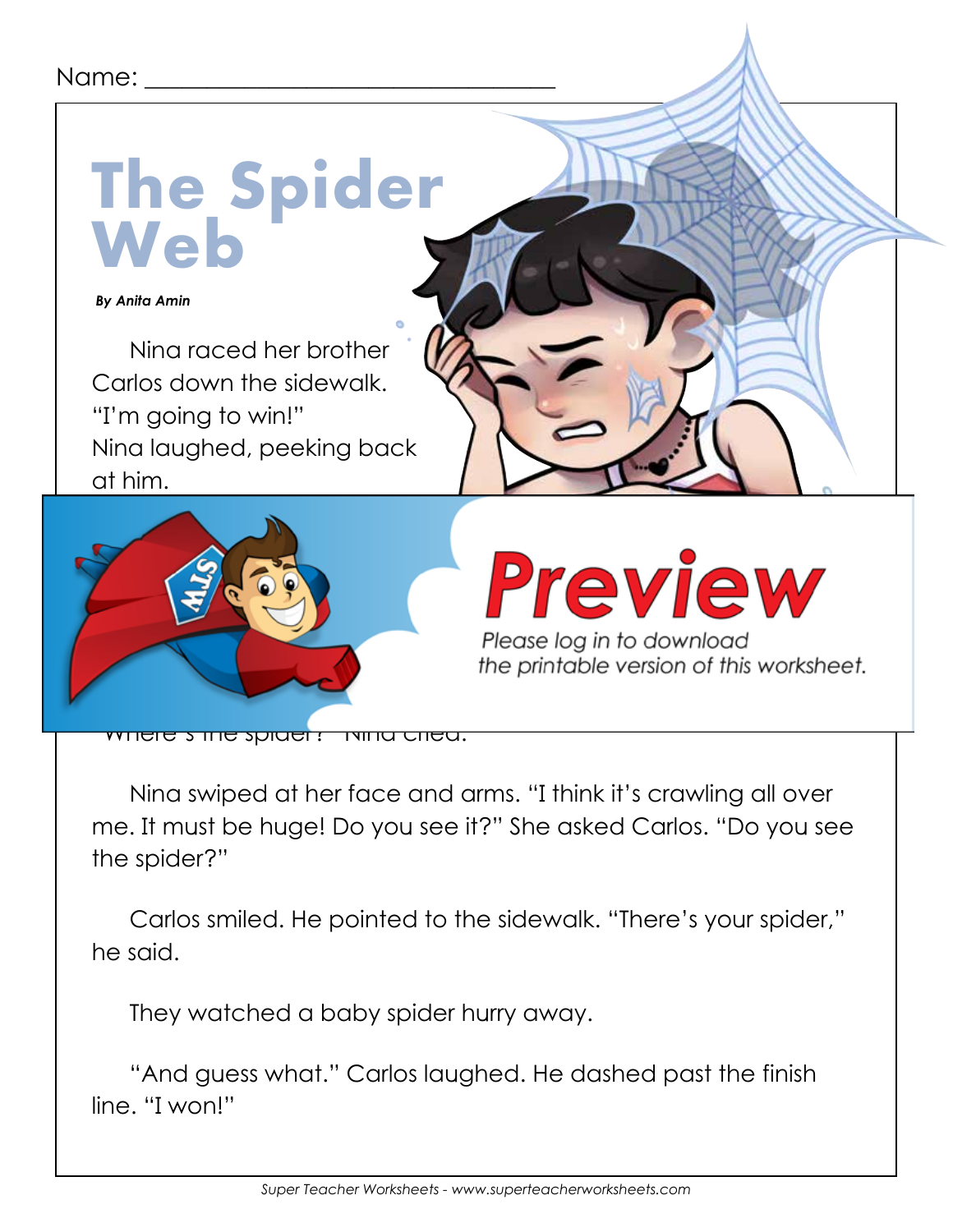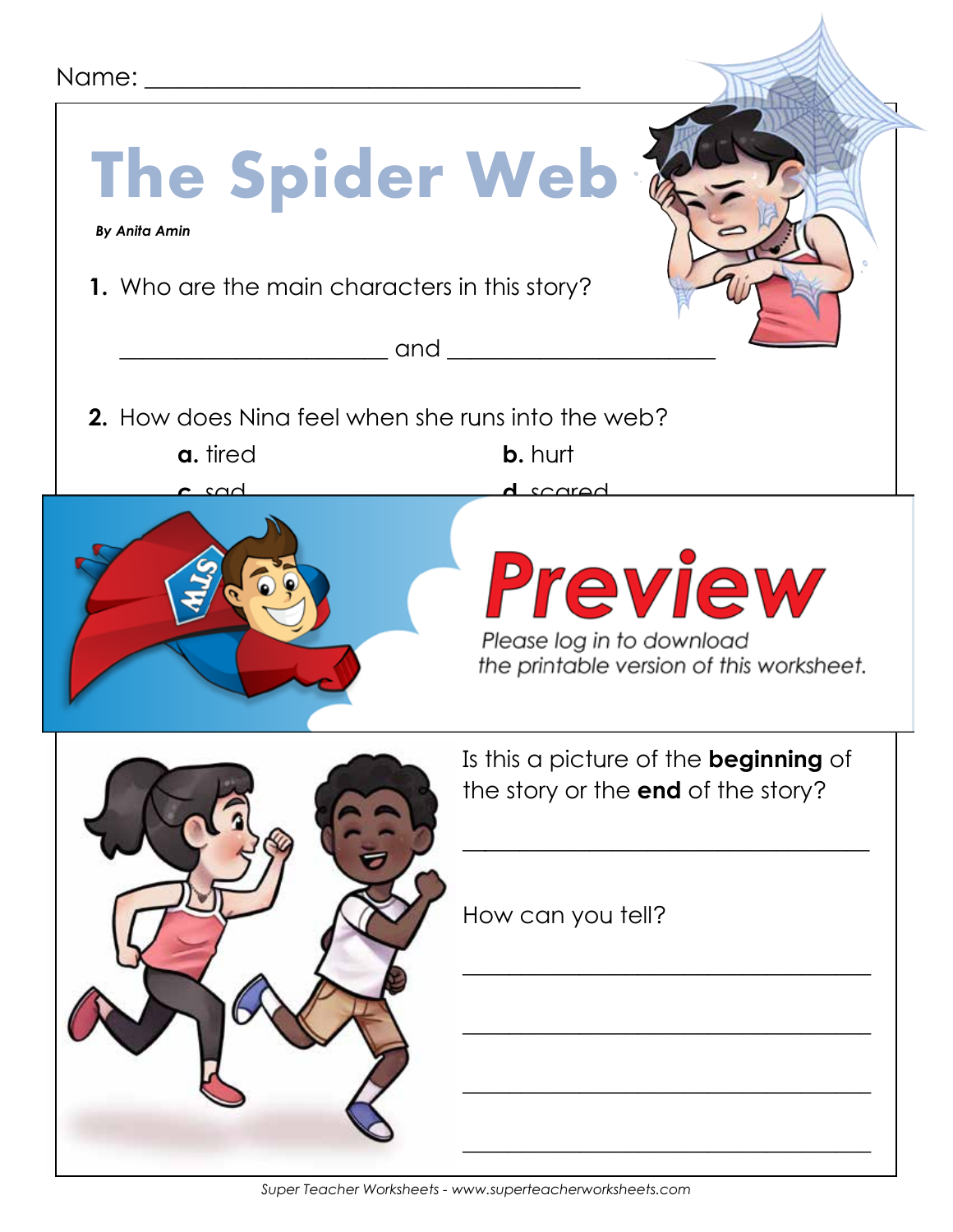| Name: ______<br>The Spider Web                                                                            |                  |                                             |                                          |
|-----------------------------------------------------------------------------------------------------------|------------------|---------------------------------------------|------------------------------------------|
| <b>By Anita Amin</b><br>Draw lines to match the words<br>from the story with their meanings.<br>1. dashed |                  | $\bullet$ looking                           |                                          |
| 2. screaming •                                                                                            |                  |                                             | $\bullet$ animal with 8 legs             |
|                                                                                                           |                  | <b>Preview</b><br>Please log in to download | the printable version of this worksheet. |
|                                                                                                           | spider screaming | dashed                                      | peeking                                  |
|                                                                                                           |                  |                                             |                                          |
| <b>6.</b> There is a gray __________________________________ climbing on the wall.                        |                  |                                             |                                          |
|                                                                                                           |                  |                                             |                                          |
| 8. My baby brother was _________________________ loudly because he<br>was hungry.                         |                  |                                             |                                          |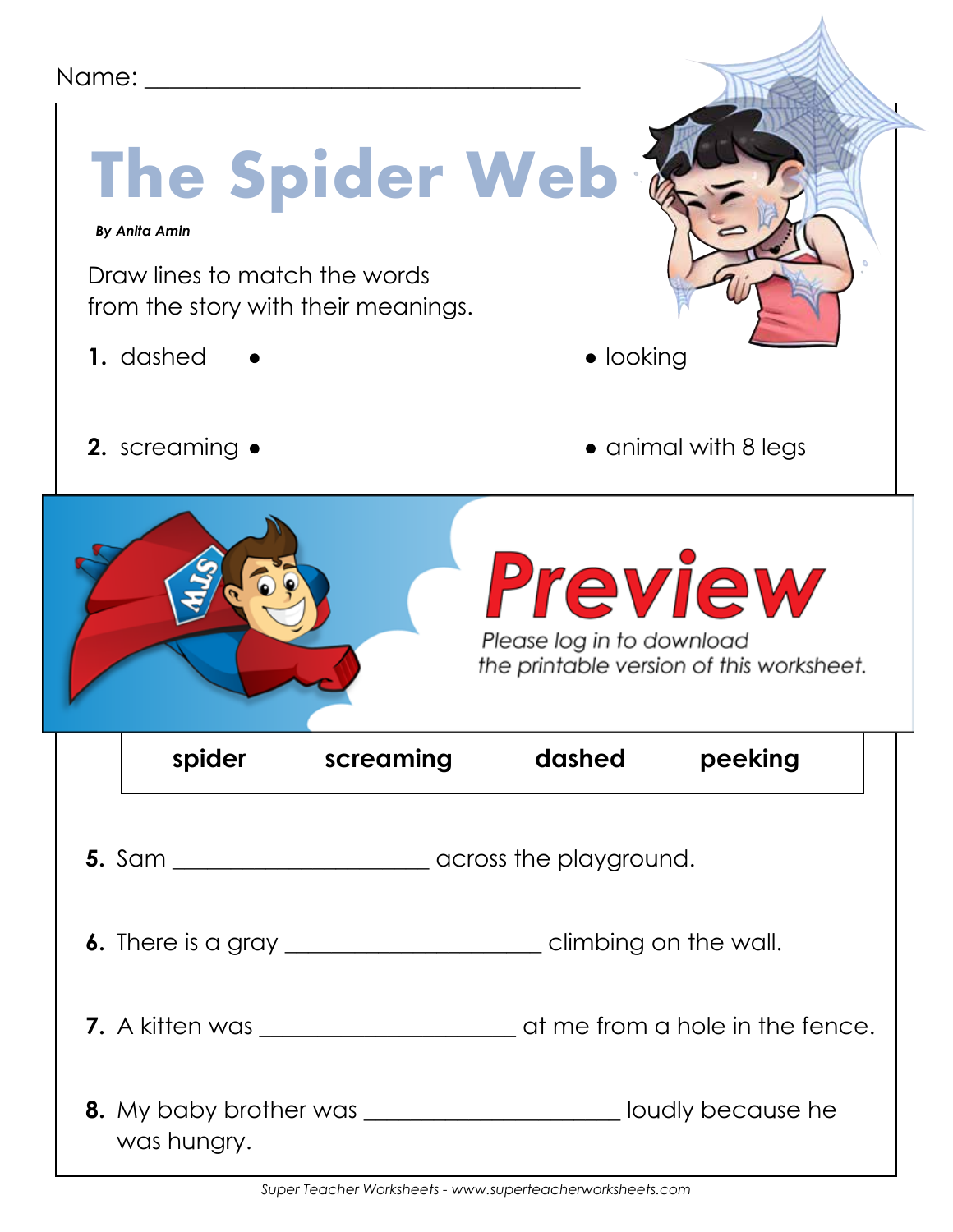